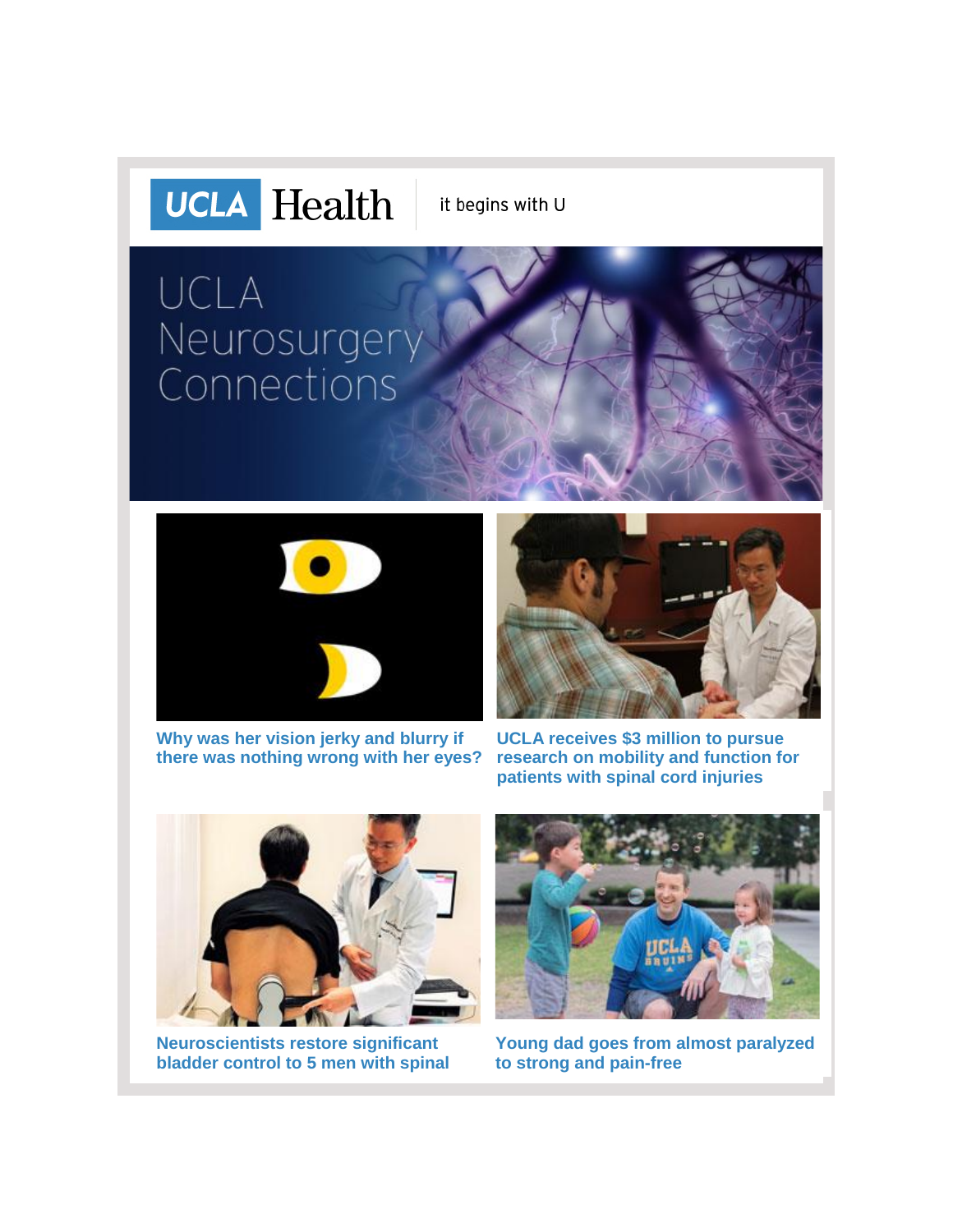#### **[cord injuries](http://r20.rs6.net/tn.jsp?f=001DNV01WNwbLstnCZQ7_bNZBaSsrzD3mcPsMUGpJUnTGHS6WawH9Xsgl27ZyGwTjnSiuWadAVmi6EHxzYltQrsJ4D34C_qXvPbpngRGymtQ_HYh2CNv1TKEjqbcIf7mSLo_TUORFSvOMOscDxy0HV1FzzZYXRiFbh91XaZ4eHqckOND3P199xgZBLhAWpikea_8WlRCfCZDLVQmBF69GoZ5hmO84C7QGXPydz416RpDKsOZAnduPQqJ0on5M0BdRXJrqIO8LLOOKzxuIqvBGooDdn5Ry_FRPBc&c=cjw7RruMpSNi4FDlR9JatCcrtT-oXTpqHrL5XXnpgtBK07i9sR-p6Q==&ch=L3Y5HWECxZl0bOJBiGcOOaecscdNbjk54y901-pPO0eCzaKK9VeUgQ==)**

#### **Visionary Ball Thursday, October 18th**

The Visionary Ball raises critical funds and awareness in support of our patients who face the most complex neurological disorders of this era

[Learn more »](http://r20.rs6.net/tn.jsp?f=001DNV01WNwbLstnCZQ7_bNZBaSsrzD3mcPsMUGpJUnTGHS6WawH9XsglWLbutqTmevqMuF02gAqazZIcC8N3dPIwah3zde9Av1aNV2jknVV41AOgorWxi0gHKJ6tBd5yFAwvvAtCTIw4fIFFD8MqQlMRi4rI0XB94rmEl0A01xzMImsiyHiT7u73LC-mjesfCZ31IsymolGXc=&c=cjw7RruMpSNi4FDlR9JatCcrtT-oXTpqHrL5XXnpgtBK07i9sR-p6Q==&ch=L3Y5HWECxZl0bOJBiGcOOaecscdNbjk54y901-pPO0eCzaKK9VeUgQ==)



#### **Faculty Spotlight**

#### **Ulrich Batzdorf, MD**

Dr. Ulrich Batzdorf, a recognized authority in the diagnosis and treatment of Chiari malformation and syringomyelia, evaluates patients in consultation at Ronald Reagan UCLA Medical Center. **[Read more »](http://r20.rs6.net/tn.jsp?f=001DNV01WNwbLstnCZQ7_bNZBaSsrzD3mcPsMUGpJUnTGHS6WawH9Xsgl27ZyGwTjnS6WMhQ7Wd5lwrjfBUzkruuMTuscT-RZCDvDDEzBnPgQYYPTUyNh0zP_ql9m8qyhUfpQ104WslIioRslu-yXiGD0np2KUEWC8JvSalYYg27YDjjGBaF4QvwvpND3AdrOdCOoJsmvoVHCI=&c=cjw7RruMpSNi4FDlR9JatCcrtT-oXTpqHrL5XXnpgtBK07i9sR-p6Q==&ch=L3Y5HWECxZl0bOJBiGcOOaecscdNbjk54y901-pPO0eCzaKK9VeUgQ==)**



#### **Program Spotlight**

#### **UCLA Chiari and Syringomyelia Program**

The UCLA Chiari and Syringomyelia Program offers comprehensive diagnostic and state-of-the-art treatment options for patients with Chiari malformation and syringomyelia. Our specialists have



evaluated and treated more than 1000 patients over the last two decades. **[Learn more »](http://r20.rs6.net/tn.jsp?f=001DNV01WNwbLstnCZQ7_bNZBaSsrzD3mcPsMUGpJUnTGHS6WawH9Xsgl27ZyGwTjnSxZTR-m2yba_C8lxbxKZPQbivaVCAoSb3RrpqXBKb6hGc5qA8rtOhHX07Tb1QaHZpQCwEGVbImqZJiVa5HatiXFYkXIkyPesiaQsliYMZ8ZAyIU-S6KeddMBzf0BZuVJBc_ZZSwekAlBIVqFpxPr5pG_jGNWTEnIF&c=cjw7RruMpSNi4FDlR9JatCcrtT-oXTpqHrL5XXnpgtBK07i9sR-p6Q==&ch=L3Y5HWECxZl0bOJBiGcOOaecscdNbjk54y901-pPO0eCzaKK9VeUgQ==)**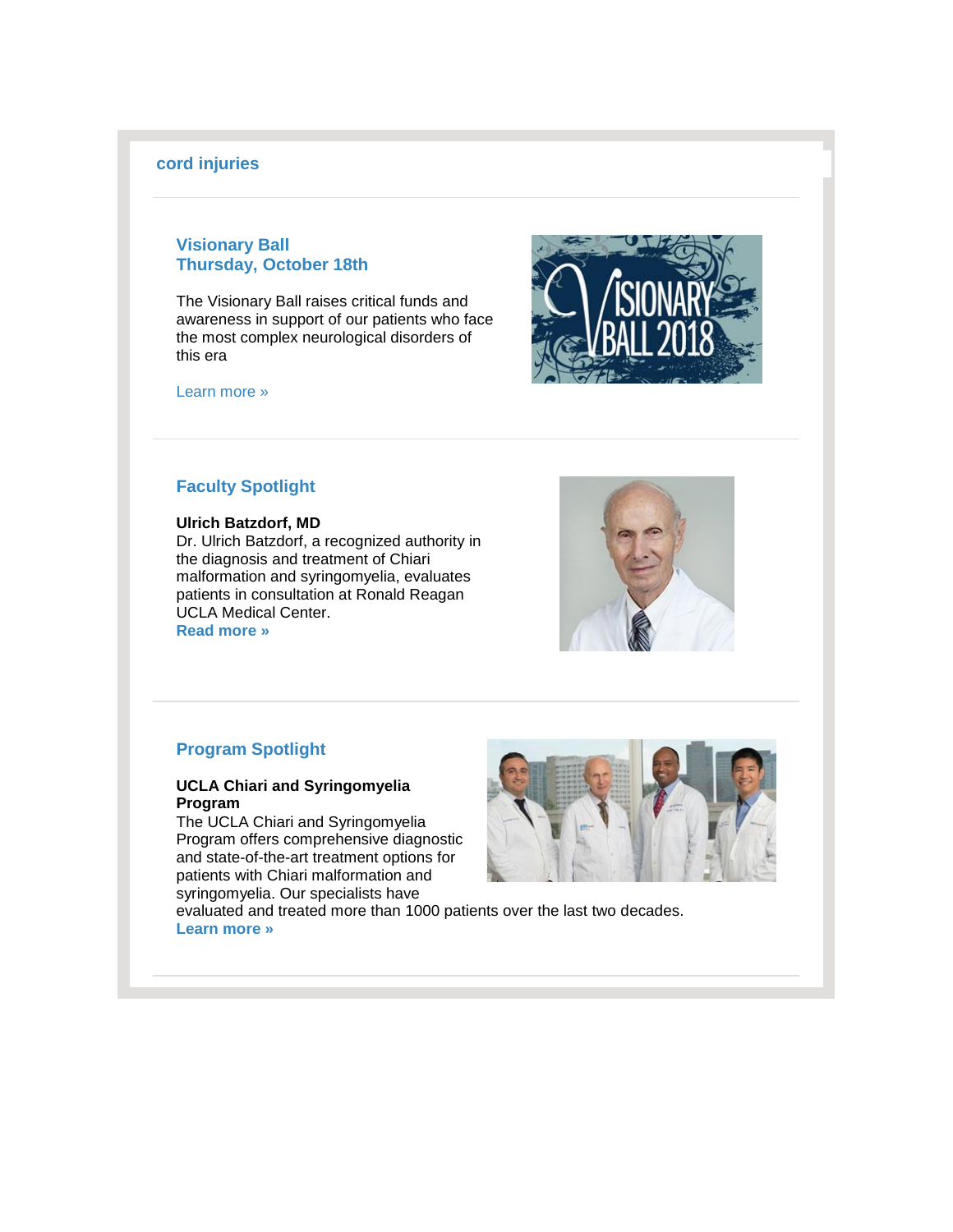#### **Conference Spotlight**

**California Association of Neurological Surgeons (CANS) Annual Meeting January 18-20, 2019 Universal City, CA** CANS President Langston Holly, MD Featuring presentations from Johnese Spisso, President UCLA Health, Dr. Linda Liau Department of Neurosurgery Chair, and other UCLA Neurosurgery Faculty.

**[Learn more and register »](http://r20.rs6.net/tn.jsp?f=001DNV01WNwbLstnCZQ7_bNZBaSsrzD3mcPsMUGpJUnTGHS6WawH9Xsgl27ZyGwTjnS2cgS6yos5jkH062GuSnkUDYFf4sNT-byIyY9cdMsEml6-LYOAOqie58vTRfKneXdVA3BhGdlbV5NwBzLCffAfbG7xbDZNFE6_YMvUmGJo-Osiqc8N0nXDKFpxDL1URok_duprsfNKbC9-moi8ftAbg==&c=cjw7RruMpSNi4FDlR9JatCcrtT-oXTpqHrL5XXnpgtBK07i9sR-p6Q==&ch=L3Y5HWECxZl0bOJBiGcOOaecscdNbjk54y901-pPO0eCzaKK9VeUgQ==)**

#### **UCLA MD Chat Webinars**

View the UCLA Department of Neurosurgery's collection of webinars on demand.

Topics include:

- Adult/Adolescent Scoliosis
- Surgical Treatment of Epilepsy
- Chiari Malformations in Children
- Treatment Options for Moyamoya
- Sports Concussions in Youth
- Hemispherectomy

#### **[Watch Videos »](http://r20.rs6.net/tn.jsp?f=001DNV01WNwbLstnCZQ7_bNZBaSsrzD3mcPsMUGpJUnTGHS6WawH9XsglMHFDtijt99dujnwgpO50gaYiCVkB6e41xKSw-rXazXnRftjtOHPSQgBaYkneSaF4jGxcxwmd2-NKQ9U7KnlxToMiz4_1etm4QKImoMwYD_sU_CaHnwMREFwn7WoPeGyddGhieLNs7ZmxQ-47qSstOjBLztWl4XgFizyKbHKc4m--u354ERInw=&c=cjw7RruMpSNi4FDlR9JatCcrtT-oXTpqHrL5XXnpgtBK07i9sR-p6Q==&ch=L3Y5HWECxZl0bOJBiGcOOaecscdNbjk54y901-pPO0eCzaKK9VeUgQ==)**

## **UCLA Neurosurgery Featured Publications**

- The Combined Administration of Vancomycin IV, Standard Prophylactic Antibiotics, [and Vancomycin Powder in Spinal Instrumentation Surgery: Does the Routine Use](http://r20.rs6.net/tn.jsp?f=001DNV01WNwbLstnCZQ7_bNZBaSsrzD3mcPsMUGpJUnTGHS6WawH9Xsgl27ZyGwTjnSbBwpFc80UrQwL1ldMR5-L6n-o5mo30SkxXyKX4mv0_fuK6f5DUnXyepoJ3f9NdcLH9R1ctyw8SaYlwmUl1oJ7S-aFIVJ4uoFTLVZBPgbL13VYZLni2tjWTaWz3u5Yl0hFWlP3fZu501brtrUGNTm8EEd286xzPxb5CjR_T6oQw_KzbtUaMT82KhqiEfeplGg&c=cjw7RruMpSNi4FDlR9JatCcrtT-oXTpqHrL5XXnpgtBK07i9sR-p6Q==&ch=L3Y5HWECxZl0bOJBiGcOOaecscdNbjk54y901-pPO0eCzaKK9VeUgQ==)  [Affect Infection Rates and Bacterial Resistance?](http://r20.rs6.net/tn.jsp?f=001DNV01WNwbLstnCZQ7_bNZBaSsrzD3mcPsMUGpJUnTGHS6WawH9Xsgl27ZyGwTjnSbBwpFc80UrQwL1ldMR5-L6n-o5mo30SkxXyKX4mv0_fuK6f5DUnXyepoJ3f9NdcLH9R1ctyw8SaYlwmUl1oJ7S-aFIVJ4uoFTLVZBPgbL13VYZLni2tjWTaWz3u5Yl0hFWlP3fZu501brtrUGNTm8EEd286xzPxb5CjR_T6oQw_KzbtUaMT82KhqiEfeplGg&c=cjw7RruMpSNi4FDlR9JatCcrtT-oXTpqHrL5XXnpgtBK07i9sR-p6Q==&ch=L3Y5HWECxZl0bOJBiGcOOaecscdNbjk54y901-pPO0eCzaKK9VeUgQ==)
- [Aspiration of Sterile Post-Operative Spinal Fluid Collections Using Low-Dose](http://r20.rs6.net/tn.jsp?f=001DNV01WNwbLstnCZQ7_bNZBaSsrzD3mcPsMUGpJUnTGHS6WawH9Xsgl27ZyGwTjnSwb4X9Hf7LEMgssJAJT4IrG7oiNflsWljYXgU8_gJcuvuQKE02BYHG_MCu8G7qiNOAApTNXX5-w3hHb6xHB3Ob-tiZdVzE6bstxxKQk9dhsb81dXmfkIX2Gv1MRLDU4xNC9ICfXHxCQUk00SFlDzUT-9vPwG5ts32XgGjUFbhk20=&c=cjw7RruMpSNi4FDlR9JatCcrtT-oXTpqHrL5XXnpgtBK07i9sR-p6Q==&ch=L3Y5HWECxZl0bOJBiGcOOaecscdNbjk54y901-pPO0eCzaKK9VeUgQ==)  [Computed Tomography Guidance.](http://r20.rs6.net/tn.jsp?f=001DNV01WNwbLstnCZQ7_bNZBaSsrzD3mcPsMUGpJUnTGHS6WawH9Xsgl27ZyGwTjnSwb4X9Hf7LEMgssJAJT4IrG7oiNflsWljYXgU8_gJcuvuQKE02BYHG_MCu8G7qiNOAApTNXX5-w3hHb6xHB3Ob-tiZdVzE6bstxxKQk9dhsb81dXmfkIX2Gv1MRLDU4xNC9ICfXHxCQUk00SFlDzUT-9vPwG5ts32XgGjUFbhk20=&c=cjw7RruMpSNi4FDlR9JatCcrtT-oXTpqHrL5XXnpgtBK07i9sR-p6Q==&ch=L3Y5HWECxZl0bOJBiGcOOaecscdNbjk54y901-pPO0eCzaKK9VeUgQ==)
- [A Proof-of-Concept Study of Transcutaneous Magnetic Spinal Cord Stimulation for](http://r20.rs6.net/tn.jsp?f=001DNV01WNwbLstnCZQ7_bNZBaSsrzD3mcPsMUGpJUnTGHS6WawH9Xsgl27ZyGwTjnSL9RDsW1ATaIYaib663jkfGSK7u0ihZIQ0C8UVLvQ93QKQ3ciLVPUYG8f5kRX9E-HE5qB83eh3o9X5lZNQypWq2x1-gKIZ8d8WQnwI-rpO6wrdYZbKHcUPXz51k-NW98nCnntI6GAJusnx6U8aaBx8KbeXzGOEC3mAe8PZoKRm1wiJSkwWZoT6pk84e1P828u4wUULyfSSCA=&c=cjw7RruMpSNi4FDlR9JatCcrtT-oXTpqHrL5XXnpgtBK07i9sR-p6Q==&ch=L3Y5HWECxZl0bOJBiGcOOaecscdNbjk54y901-pPO0eCzaKK9VeUgQ==)  [Neurogenic Bladder.](http://r20.rs6.net/tn.jsp?f=001DNV01WNwbLstnCZQ7_bNZBaSsrzD3mcPsMUGpJUnTGHS6WawH9Xsgl27ZyGwTjnSL9RDsW1ATaIYaib663jkfGSK7u0ihZIQ0C8UVLvQ93QKQ3ciLVPUYG8f5kRX9E-HE5qB83eh3o9X5lZNQypWq2x1-gKIZ8d8WQnwI-rpO6wrdYZbKHcUPXz51k-NW98nCnntI6GAJusnx6U8aaBx8KbeXzGOEC3mAe8PZoKRm1wiJSkwWZoT6pk84e1P828u4wUULyfSSCA=&c=cjw7RruMpSNi4FDlR9JatCcrtT-oXTpqHrL5XXnpgtBK07i9sR-p6Q==&ch=L3Y5HWECxZl0bOJBiGcOOaecscdNbjk54y901-pPO0eCzaKK9VeUgQ==)
- [Minimally Invasive Decompression and Physiotherapy for Lumbar Spinal Stenosis in](http://r20.rs6.net/tn.jsp?f=001DNV01WNwbLstnCZQ7_bNZBaSsrzD3mcPsMUGpJUnTGHS6WawH9Xsgl27ZyGwTjnS-ixabvPCq33nI2Yj-hbCS1vHXyB5cZ-yHq2o8Azt7P-xfztfzENlAqCNkymr-tepgfad1K6D1KLSAMRXU-rgty7160irx0jwegcWuJsi04e4YmNzrBlUKUkqfD04tsQK82VRn_ds3uiBF7lsPc2EbiQu5cjqdpGsATr4H1olOEM-5jWpdoboVAfqngEVAi7Pvi7JlA6oLAg=&c=cjw7RruMpSNi4FDlR9JatCcrtT-oXTpqHrL5XXnpgtBK07i9sR-p6Q==&ch=L3Y5HWECxZl0bOJBiGcOOaecscdNbjk54y901-pPO0eCzaKK9VeUgQ==)  [Geriatric Patients.](http://r20.rs6.net/tn.jsp?f=001DNV01WNwbLstnCZQ7_bNZBaSsrzD3mcPsMUGpJUnTGHS6WawH9Xsgl27ZyGwTjnS-ixabvPCq33nI2Yj-hbCS1vHXyB5cZ-yHq2o8Azt7P-xfztfzENlAqCNkymr-tepgfad1K6D1KLSAMRXU-rgty7160irx0jwegcWuJsi04e4YmNzrBlUKUkqfD04tsQK82VRn_ds3uiBF7lsPc2EbiQu5cjqdpGsATr4H1olOEM-5jWpdoboVAfqngEVAi7Pvi7JlA6oLAg=&c=cjw7RruMpSNi4FDlR9JatCcrtT-oXTpqHrL5XXnpgtBK07i9sR-p6Q==&ch=L3Y5HWECxZl0bOJBiGcOOaecscdNbjk54y901-pPO0eCzaKK9VeUgQ==)
- [Autonomous Trajectory Planning for External Ventricular Drain Placement.](http://r20.rs6.net/tn.jsp?f=001DNV01WNwbLstnCZQ7_bNZBaSsrzD3mcPsMUGpJUnTGHS6WawH9Xsgl27ZyGwTjnSEU_EfFQmED2VLdac4fg9qd2my4U5KecsjxGFcnDwiTpCfLHxrjeV7J4YepZyK-hDct-F1zY8KlBTgP3uUV7ak7US5E7vH-T49LPiqZVA77PCdW4N7PzoQdsqkCDv08lKe1V97Lr973v-jwnsKR90N2p0AZfd8qC3&c=cjw7RruMpSNi4FDlR9JatCcrtT-oXTpqHrL5XXnpgtBK07i9sR-p6Q==&ch=L3Y5HWECxZl0bOJBiGcOOaecscdNbjk54y901-pPO0eCzaKK9VeUgQ==)